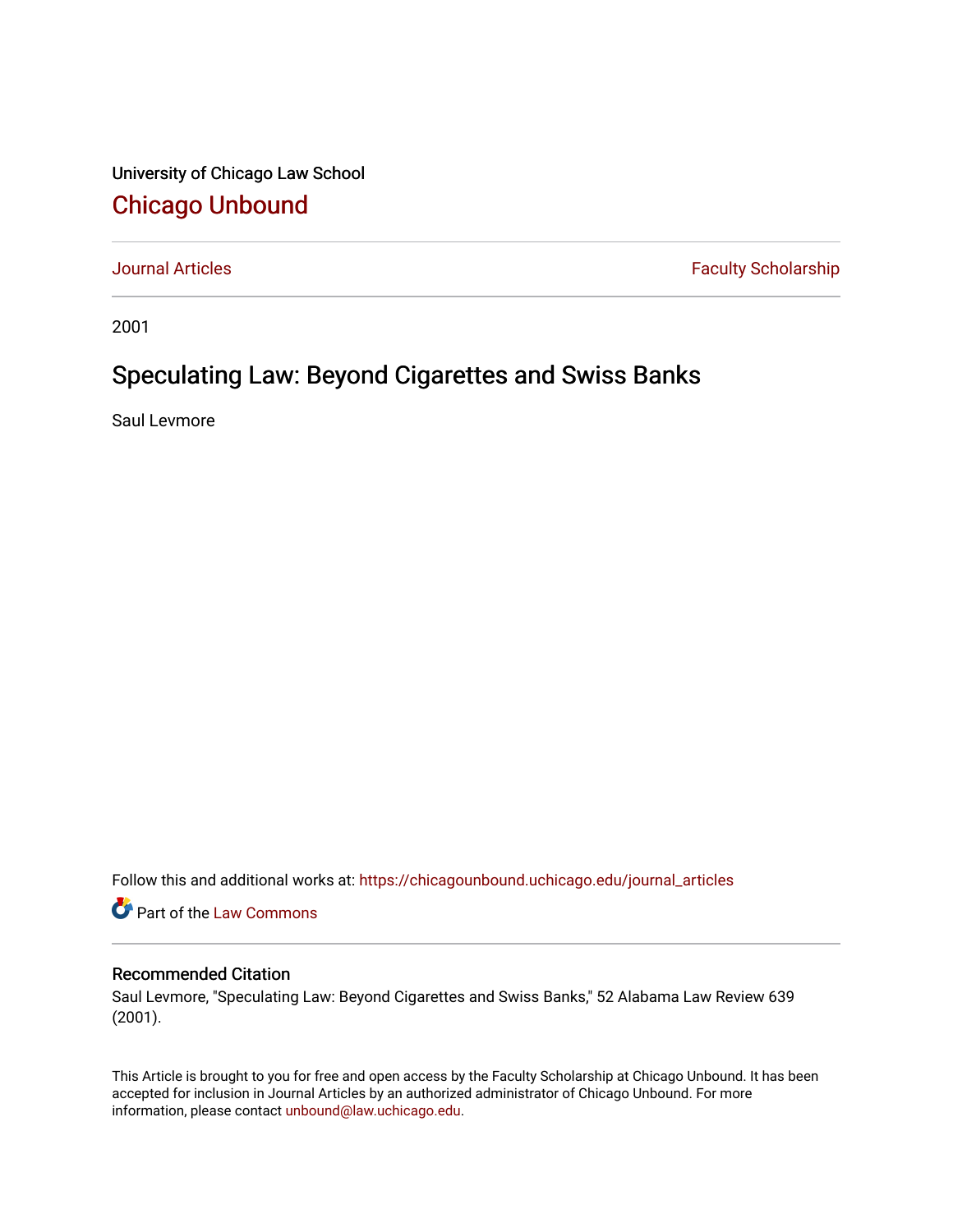## 2000 DANIEL J. MEADOR LECTURE: SPECULATING LAW: BEYOND CIGARETTES AND SWISS BANKS

## *Saul Levmore\**

This Essay is about "Speculating Law," an awkward term that requires some explanation. Much of the study of law in the distant and recent past was about finding natural law. Just as murder was unlawful because it was naturally so in a world where law was needed to overcome anarchy, so too it was assumed that there was a right and natural answer to many legal conflicts and questions. I am eager to expand the definition of "natural" beyond its religious and philosophical roots to mean something like "stable." Natural law implies that there is some right answer that we have all come from or should head towards; it is a claim of ideal convergence on a correct answer to problems of social control. In areas where one expects, prays for, or educates toward such convergence, the tasks of the judge and the legislator are fairly clear. These jobs are sometimes difficult because of the occasional tension between democratic principles and these right answers, or means and ends, but by and large lawmaking is a well-defined task.

But what about when there is no right answer, or when it is beyond our capacity to discern the nature of the right answer? In some cases, the judge and legislator have different, but still rather clear, roles. For example, we have no reason to think that there is a single correct income tax rate or tax base, for that matter, but we have reasons to need governments and, therefore, tax revenues from one source or another.

 $\bullet$ 

William B. Graham Professor of Law, University of Chicago Law School. This Essay is a modification of the Meador Lecture delivered at The University of Alabama School of Law on February 1, 2000. I am indebted to Julie Roin, Adrian Vermeule, and Cass Sunstein for comments on an earlier version of this Essay. I am grateful to my hosts and to the many students, faculty members, and staff I encountered while at the Law School in Tuscaloosa. They provided not only the best kind of hospitality, but also the sort of intellectual environment that makes a visit memorable. The occasion was a special one for me because it honors Professor Daniel Meador, a graduate and former Dean of the University of Alabama's School of Law and a colleague of mine for many years at the University of Virginia. Dan Meador is a great figure in the world of law schools and beyond. I know that I am hardly alone in hoping that I might over time communicate to my junior colleagues many of the values he tried to communicate to me when I was his junior colleague.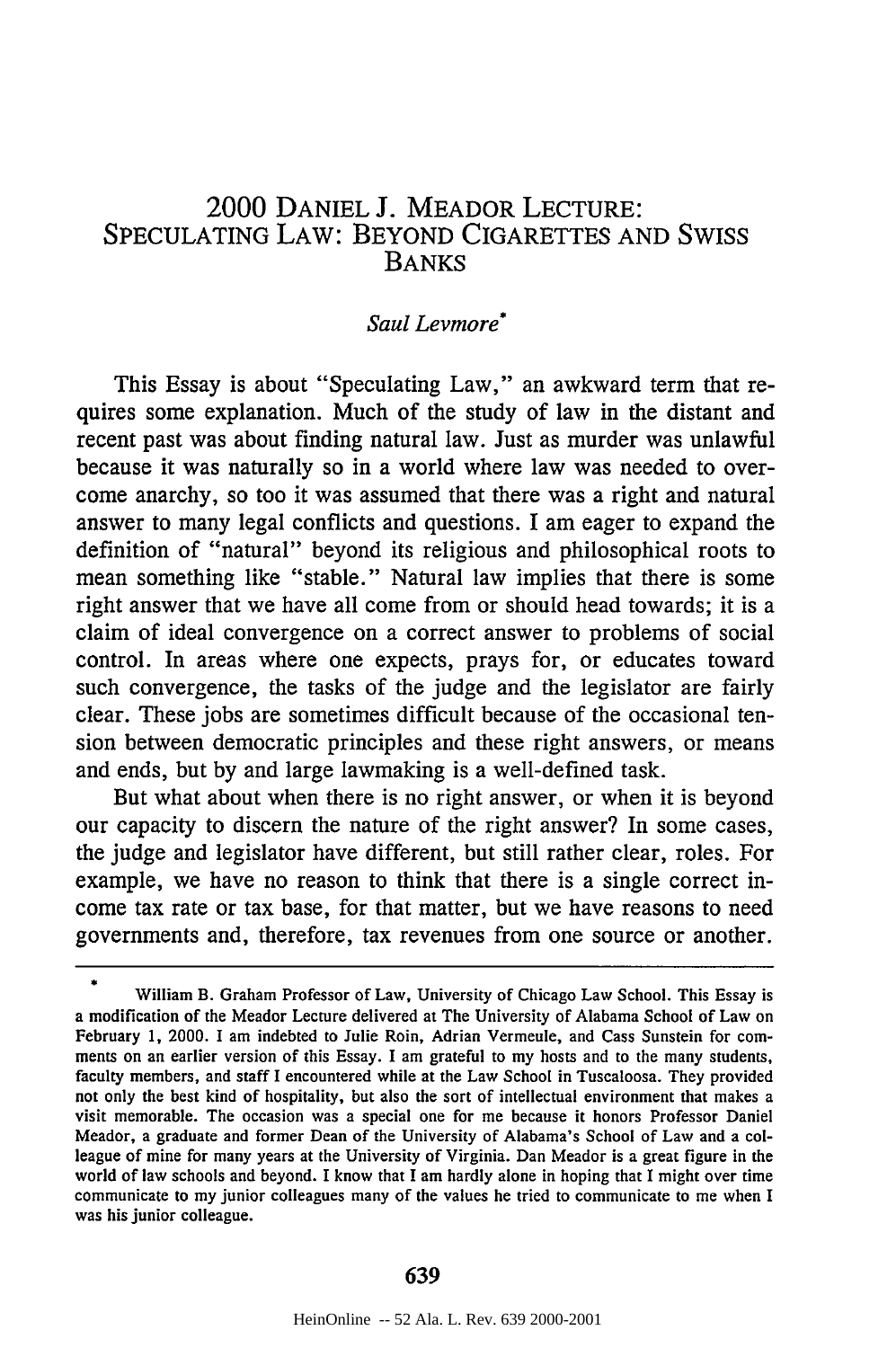Some countries rely on income taxes, others on value-added taxes, and so forth. And despite perennial claims about the value of harmonization and uniformity, it is plausible that the non-convergence or variety in law we experience will define our landscape forever. There is no reason to expect convergence, and even less of a reason to think that if there is (or ought to be) convergence, there is one tax base and rate schedule that is the correct one for any and all concerned jurisdictions.'

U.S. law relies heavily on an income tax, and our judges learn to cope with it. They interpret the underlying statute as best they can, with occasional attention to the fundamentals that make up a sensible and wise income tax. Most good judges know little, and need to know virtually nothing, about comparing tax systems. If we were to switch to a flat tax or to a value-added tax, that change would be manageable, and there is little today's judges do that affects the likelihood or timing of such an important change. Given the direction this Essay takes presently, it might be useful to add that if we were to legislate a new tax base, it is inconceivable that there would then be retroactive liability for the failure to switch to such a value-added tax today. We might (or might not) give a break to those who will lose out because of the legislative about face, but it is virtually impossible to imagine that we would penalize those who lose by insisting that they owe yet more for our failure to have moved to a value-added tax much earlier.

It is a third category that I dwell on here. There will be questions regarding when we sense convergence in law, at least in our own legal system, but at the present time we can barely see the possible locations of convergence, and we have no confidence in our ability to guess the stable end point. We intuit that some contested matters today will have clear answers, or at least stable resting points in twenty or perhaps one hundred years, even as we recognize that we cannot be sure today where or in what direction those stable end points are. I am most interested in examples that raise questions of liability by or to private parties, but because much of my argument works for public law issuesand these generate easy illustrations of the sort of uncertainty I have sketched-my examples are drawn from private and public law alike. With unlimited space, and reader patience, it would be fun to begin with some examples that might have been offered in 1900 and are stable today, but I will leave those for historians. In this year 2000, we might predict that by 2100 there will be stable legal rules with respect to same sex marriage, capital punishment, property rights as to photo-

**I.** *See* **READINGS IN PUBLIC** SECTOR ECONOMICS, **463-503** (Samuel H. Baker & Catherine **S.** Elliot eds., 1990) (noting that the search for an optimal tax system is "probably the longest lived of all research efforts in public sector economics, and . . . is showing no sign of concluding.").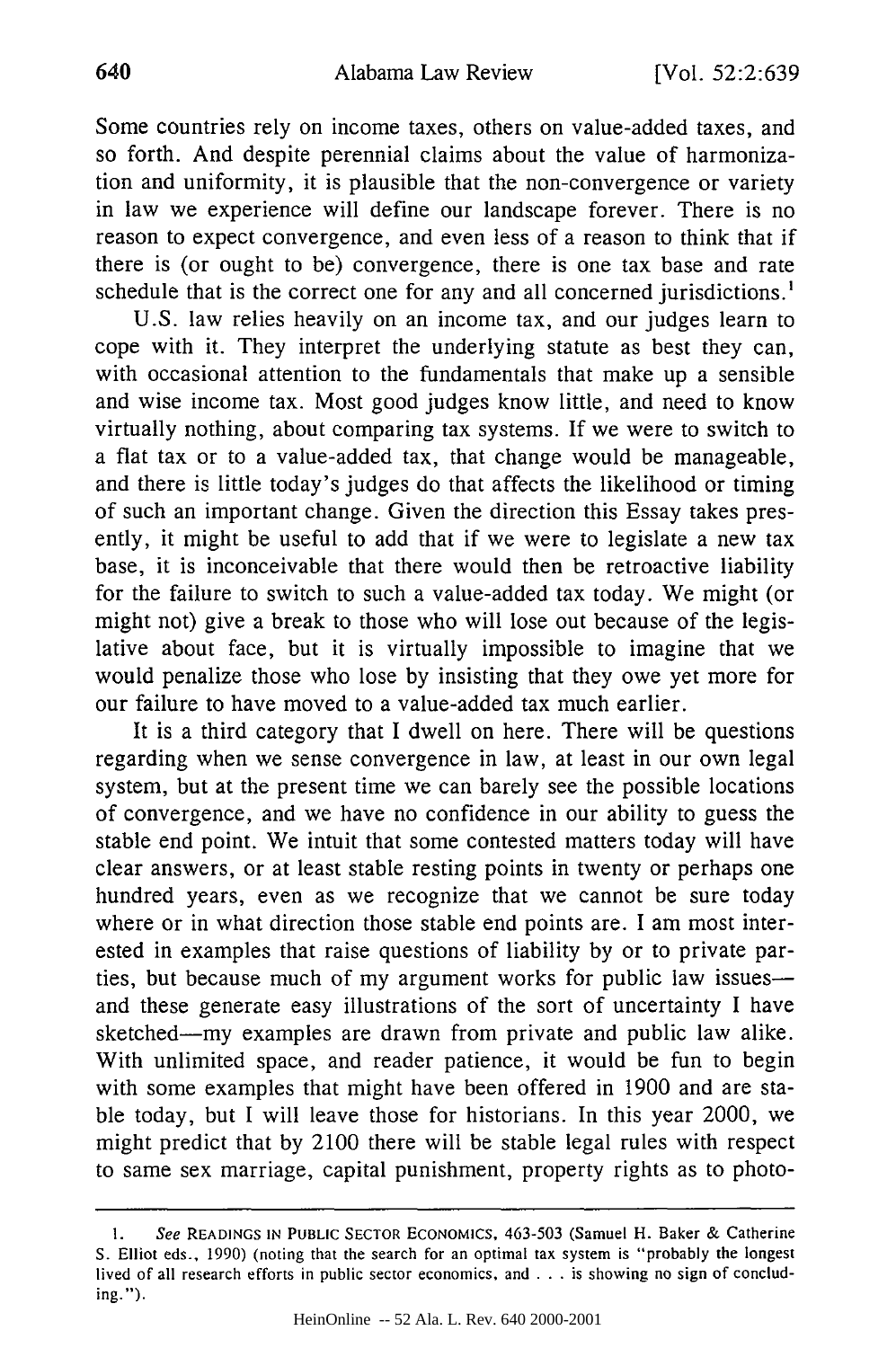copied or downloaded material used in classes, the exclusionary rule, the Microsoft case, affirmative action, and a few more. Just as we now find it hard to believe that slavery, women's ability to own property, and other matters were once contested issues, most of the current subjects of litigation and legislation that I have listed here will no doubt be resolved and uncontroversial in the distant future. Moreover, with respect to some examples, say global warming, abortion, and capital punishment, we do not even know the direction of the eventual convergence.

Now what should judges and legislators do about these matters while we await the judgment of history and the inexorable forces that we cannot quite sort out? If judges were perfect prophets, the answer would be plain though perhaps discomforting. On the one hand, we might wish for judges to do all they could to move us toward the inevitable settling point, either because this will prove to be just, in a manner of speaking, or because it will lessen the costs of transition. If, for instance, a judge had been a perfect prophet fifty years ago with respect to tobacco regulation, certain kinds of environmental pollution or even communications technology, it is easy to see that there would have been substantial social benefits from that judge pushing us more quickly, with an earlier determination than we in fact experienced, toward the "correct" legal rule. On the other hand, there is the familiar counter-argument that even a prophetic judge might pause long and hard in order to leave certain kinds of decision-making to duly elected legislators. Indeed, given that the division of labor between judges and elected legislators is not my subject here, it might be appropriate to substitute "legislator" for the "judge" at every point in this Essay. What should a humble legislator do about global warming, drug legalization, and the like? These are questions that will almost surely seem to have a correct if not obvious answer-but fifty years too late for any mortal legislator.

It is in a world without perfectly prophetic lawmakers that we have the problem to which I refer with my title of "Speculating Law." Many problems await solutions that are simply unknown for the time being. The lawmaker who listens to a complaint today about a product that allegedly contributes to global warming or some case about the right degree of police searches or gender profiling is likely to be speculating rather than reasoning. The confident judge may simply be revealing his or her own cultural biases or reacting to popular opinion by doing what today seems progressive or politically correct. The same is true for an elected lawmaker who confronts these difficult issues. Legislation on these matters may be responsive to temporarily ascendant interest groups, or it may be hopeful speculation, but it is not a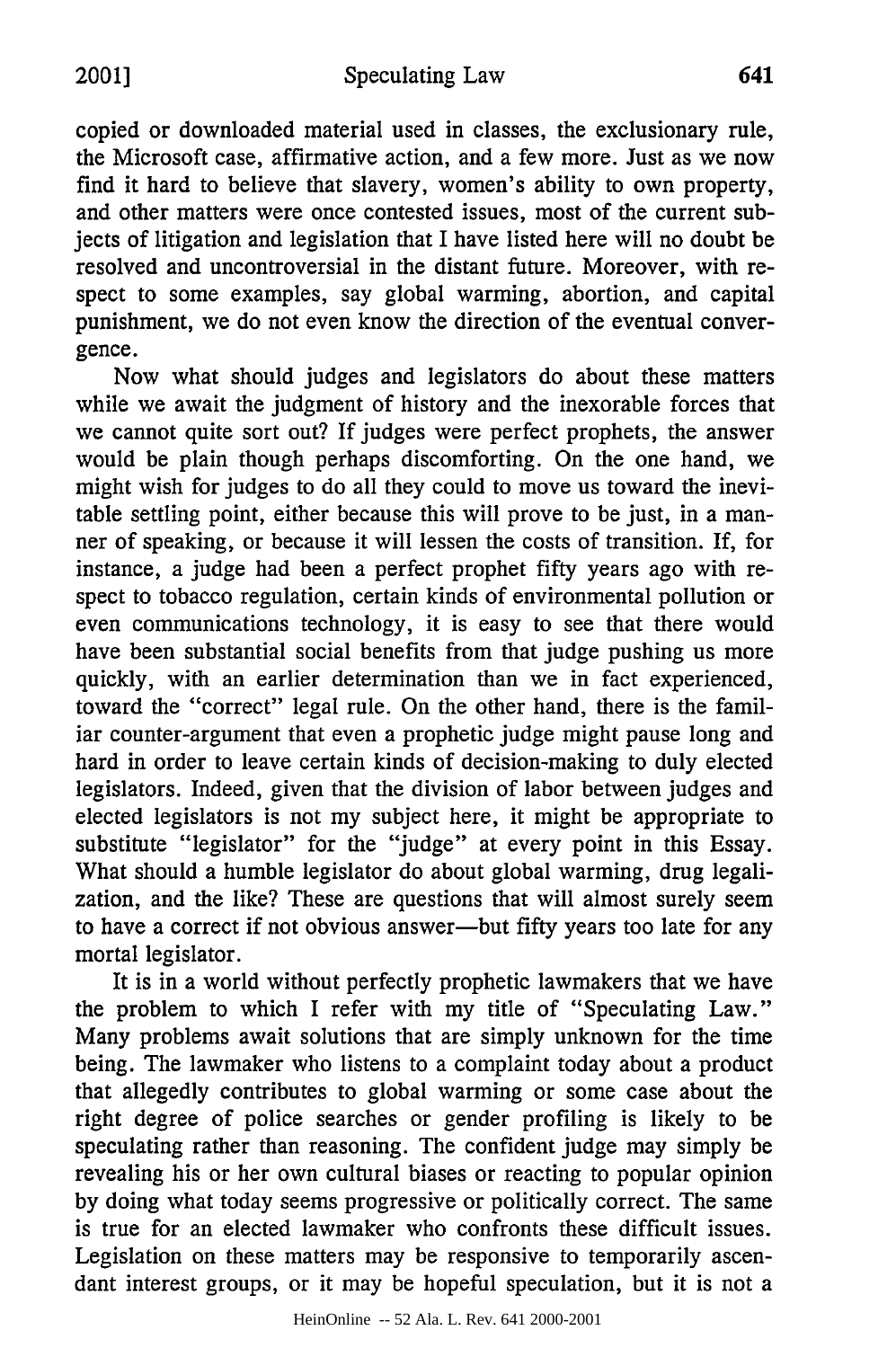process of either finding the law or engaging in reasoned lawmaking. Inevitably, such speculation amounts to signaling as to one person's or one group's thoughts as to the likely path of the culture and its laws. It is not at all obvious that elected or appointed lawmakers are suited for this role. $<sup>2</sup>$ </sup>

The easiest cases for our speculating lawmaker are those where most of us are mere speculators, but where some of the involved parties are in fact likely to be well informed. One idea is that retroactive liability can make those who are able to anticipate the future save the day today, so long as they have the means to effect change.<sup>3</sup> If we expect to find one day that manufacturers in industry X have in fact a few cheap ways to solve the global warming problem, then we need to let them know now that when that day comes we will make them pay for all the harms that they might have prevented by anticipating our future knowledge and their liability. This will give these manufacturers the incentive to rush us toward the solution. An especially tricky situation is when those who know best are not in direct control of those who need to take the precautionary steps. But even when knowledge and control are in the same hands, it will be difficult to encourage optimal change because well-situated and potentially responsible parties can be expected to try even harder than they presently do to fight off legal change because of the added fear of retroactive liability.

Still, the basic concept of encouraging private anticipationespecially where public officials are likely to be mere speculators as to future technologies and the like-is not as radical as it first seems. It is as if our speculating judge and legislator said:

Look, we might mess this up, but we have confidence that one day we will know how to measure these costs and benefits (broadly conceived). At that time, the society is likely to agree on an answer, and when that happens, our rule will be one of retroactive liability on those of you who, as it turns out, should or might have known better and done more before we amateurs figured it all out. We want to encourage you to speak up early on or to simply reform your ways sooner rather than later, and given that talk is cheap, the best way to do this is to establish a

<sup>2.</sup> Lawmakers may provide a kind of foil for thinking about likely trends. Indeed, there is something of an expressive function here, because when we read judicial opinions or hear about statutes passed in some place, we have a chance to hear what it all sounds like and to deliberate ourselves about the path of our laws. We have all had this experience of reading a decision or listening to a politician, even when the substance is something we favor at the present, and knowing in our hearts that what is being said is completely atonal. We know it will seem silly in a generation, and we know that it is time to change. We did not know it until we saw it.

<sup>3.</sup> *See* Saul Levmore, *Changes, Anticipations, and Reparations,* **99** COLUM. L. REV. 1657 (1999).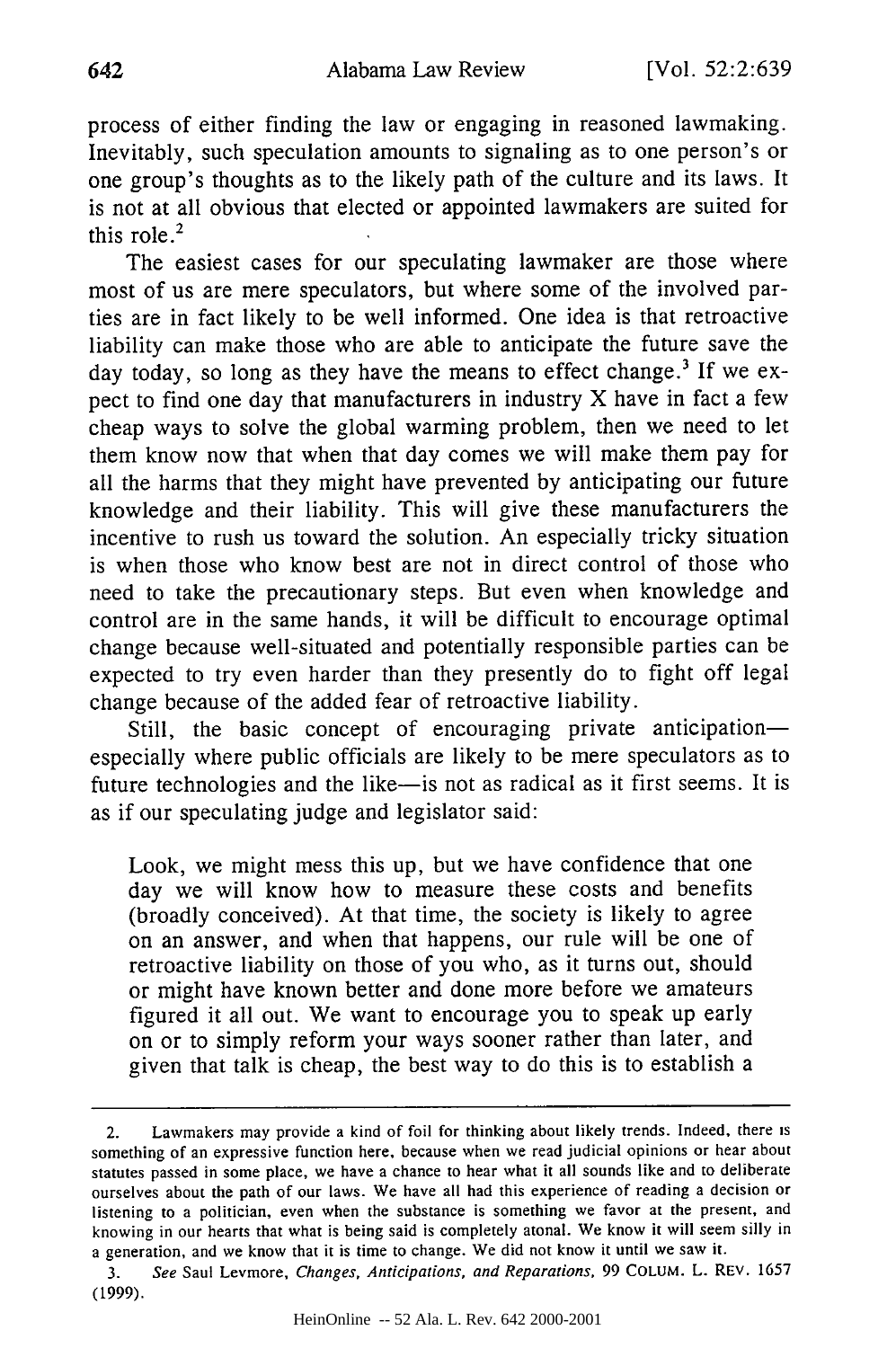legal culture in which you know that you will be penalized later on for failing to help progress along earlier.

Retroactivity has its problems, of course. Successor liability may be too extreme; change may come about because various things have changed and not in a way that implies that this change should have come about earlier. I am not touting full retroactive liability everywhere, but I am about to suggest an interesting advantage of retroactivity. $4$ 

Where the front line of lawmaking is speculative, lawmakers might recognize that their decisions are asymmetrically irreversible; stalling in favor of one side can be undone later more easily than if these lawmakers guess now in favor of the other side. In these cases, purposeful delay is sensible. In tort cases this nearly always means deciding against liability, if only because it is easier to impose retroactive liability on most defendants than it is to recover payments from numerous individuals. But this also means that lawmakers should be less hesitant to impose retroactive liability, or its punitive damage equivalent, once they are confident about the socially desirable solution to what was once a vexing problem. It also means that plaintiffs or interest groups must be counted on to bring up these matters in the future, which is to say they must not believe too strongly in precedent and the like.

Airbags in automobiles offer a fresh example of the sort of legal regime contemplated here. If a products liability claim alleging that a defendant car manufacturer should have provided airbags had been brought fifteen years ago, the presiding judge (or perhaps the factfinding jury) would have been forced to speculate.<sup>5</sup> Airbags seemed

**S.** An early case against an automobile manufacturer for the failure to equip a car with airbags was *Higgs v. General Motors Corp.,* 655 F. Supp. 22 (E.D. Tenn. 1985). The court granted summary judgment for the defendant, noting that cars without airbags met "both consumer expectations and government standards" and therefore did not amount to a design or manufacturing defect. *Id.* at 26. Other early cases denied plaintiffs relief because regulations promulgated under the National Traffic and Motor Vehicles Safety Act impliedly preempted courts from granting relief based on state tort claims. *See, e.g.,* Taylor v. General Motors Corp., 875 F.2d 816 (11th Cir. 1989); Wood v. General Motors Corp., 865 F.2d 395 (1st Cir. 1988). The Federal Motor Vehicle Safety Standards gave car manufacturers various options for compliance. For example, the 1984 standards mandated a phase-in period for automatic restraints beginning in 1986; by 1989 all cars were required to have some form of automatic restraint unless two-thirds of the population were covered by mandatory seatbelt laws by that

HeinOnline -- 52 Ala. L. Rev. 643 2000-2001

<sup>4.</sup> Put slightly differently, retroactive liability is not nearly as foreign as it sounds. In a sense we have such liability in tort law (along with other places) to the extent that a suit can be brought within the confines of a statute of limitations and this suit can try to show that a defendant should not have followed past custom. When such a suit succeeds, defendant pays for past actions that are undertaken with the (mistaken) belief that these actions were nonnegligent. It may even turn out that a statute or regulatory guideline fails to provide a safe harbor. If lawmakers and regulators are good at setting out rules, then there will be fewer such surprises. But it is often the case that new information leads to new rules, and that through tort suits these new rules help to generate some retroactive liability.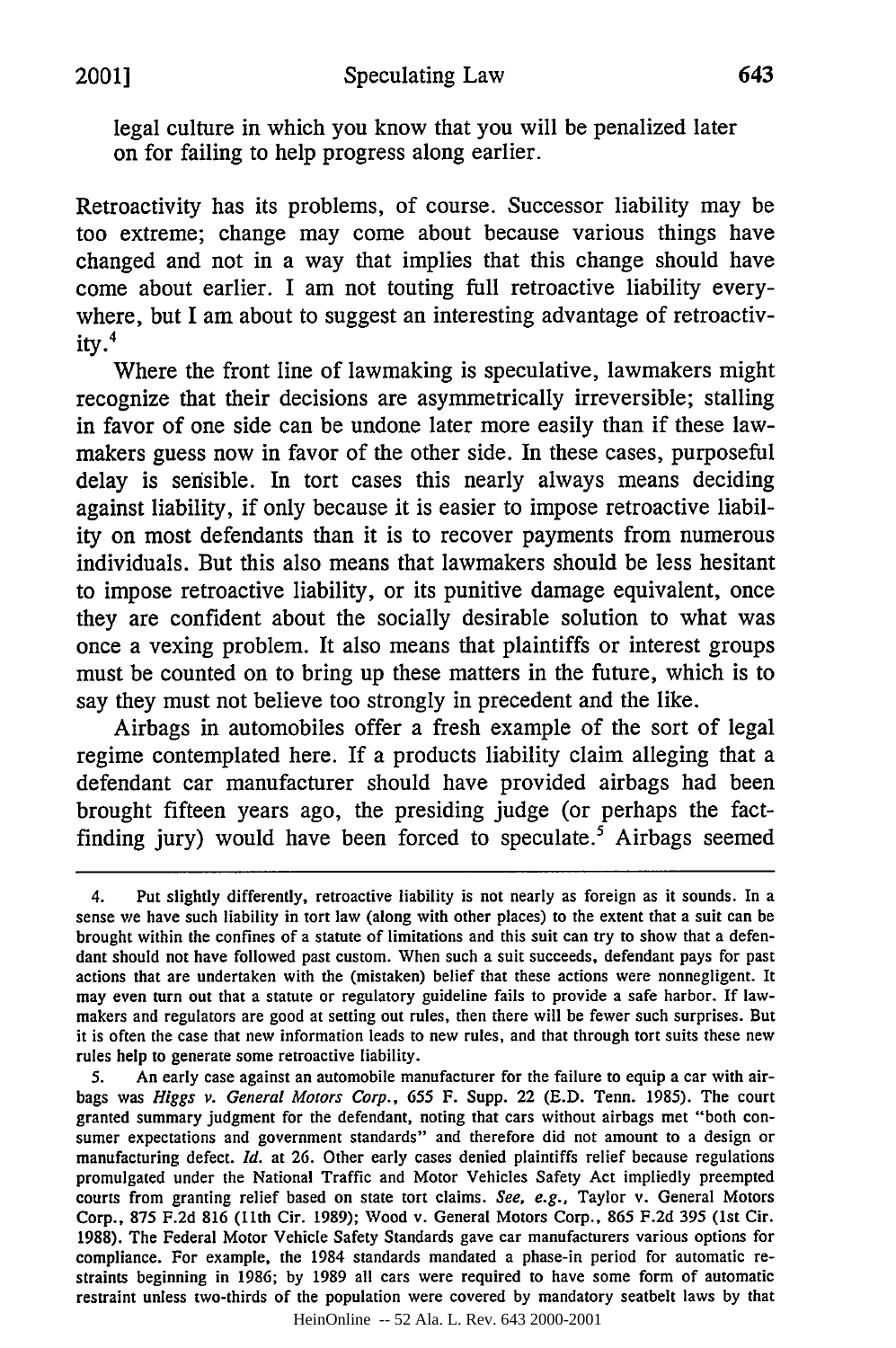like a clever idea, but who among us could really think sensibly about the costs, benefits, and alternatives? We now know that it was not until 1993 that airbags were legally mandated for 1998 model year cars and thereafter. 6 And it was well after 1993 before the overwhelming benefits of airbags were obvious.<sup>7</sup> In the late 1980s automakers argued against mandatory airbags, or so it appeared, and it was hard to know whether they were selfishly stalling or, in fact, absolutely right that an expensive regulatory solution was threatened with insufficient sensitivity to the costs. Readers with an interest in comparative law, and even in thinking about public choice problems with comparisons among jurisdictions as the sources of baselines, might note that foreign automakers and regulators were not rushing to airbags in this period. But, as is often the case, it is hard to know when to pay much attention to uniformity in other countries.

Fifteen years ago a thoughtful judge might have rejected a plaintiff's claim regarding a defendant manufacturer's failure to provide airbags because the judge could have seen an interesting asymmetry, or irreversibility, or even a "real option" situation. If the judge guessed that airbags were desirable and that the failure to provide them should lead to a successful products liability claim, and the judge proved to be wrong in this speculation, our legal system would be strongly disinclined ever to retrieve the money paid by defendant auto makers to lucky plaintiffs because of this errant judicial decision. Even at the legislative level, although a tax-and-compensate scheme might extract money from the old winners, such retrieval systems are difficult to design and even harder to pass as a matter of interest group politics. On the other hand, if the speculating judge had guessed against liability, and then later on airbags came to be seen as a brilliant safety innovation that should have been provided much earlier, courts could then

time. Federal Motor Vehicle Safety Standard, 49 Fed. Reg. 28,962 (1984) (to be codified at 49 C.F.R. § 571.208). These standards did not require airbags but gave car manufactures various choices for automatic restraints, including "automatic" seatbelts. *Id. See also* Geier v. American Honda Motor Co., Inc., 120 **S.** Ct. 1913 (2000) (holding that federal standards preempt state tort claims).

<sup>6.</sup> *See* Federal Vehicle Motor Safety Standards, 58 Fed. Reg. 46,551 (1993) (to be codified at 49 C.F.R. § 571.208) (mandating airbags for cars manufactured after Sept. 1, 1997).

<sup>7.</sup> In 1996 it was estimated that drivers with airbags experienced an 11% reduction in fatalities in all crashes and a 19% reduction in fatalities in frontal crashes. U.S. DEP'T OF TRANSP., NAT'L HIGHWAY TRANSP. SAFETY ADMIN., THIRD REPORT TO CONGRESS, **EFFECTIVENESS** OF **OCCUPANT** PROTECTION **SYSTEMS AND** THEIR USE (Dec. 1996). That report also raised new concerns about an *increased* fatality risk for small passengers, such as those under the age of 13. Of course, airbags had their advocates well before that time. *See* Federal Motor Vehicle Safety Standard, 49 Fed. Reg. at 28,962 (noting that many consumer groups and health organizations believed that the effectiveness of airbags was unquestionable). But early estimates regarding the effectiveness of airbags had "obvious limitations," inasmuch as they relied on very limited field testing and controlled crash testing. *Id.*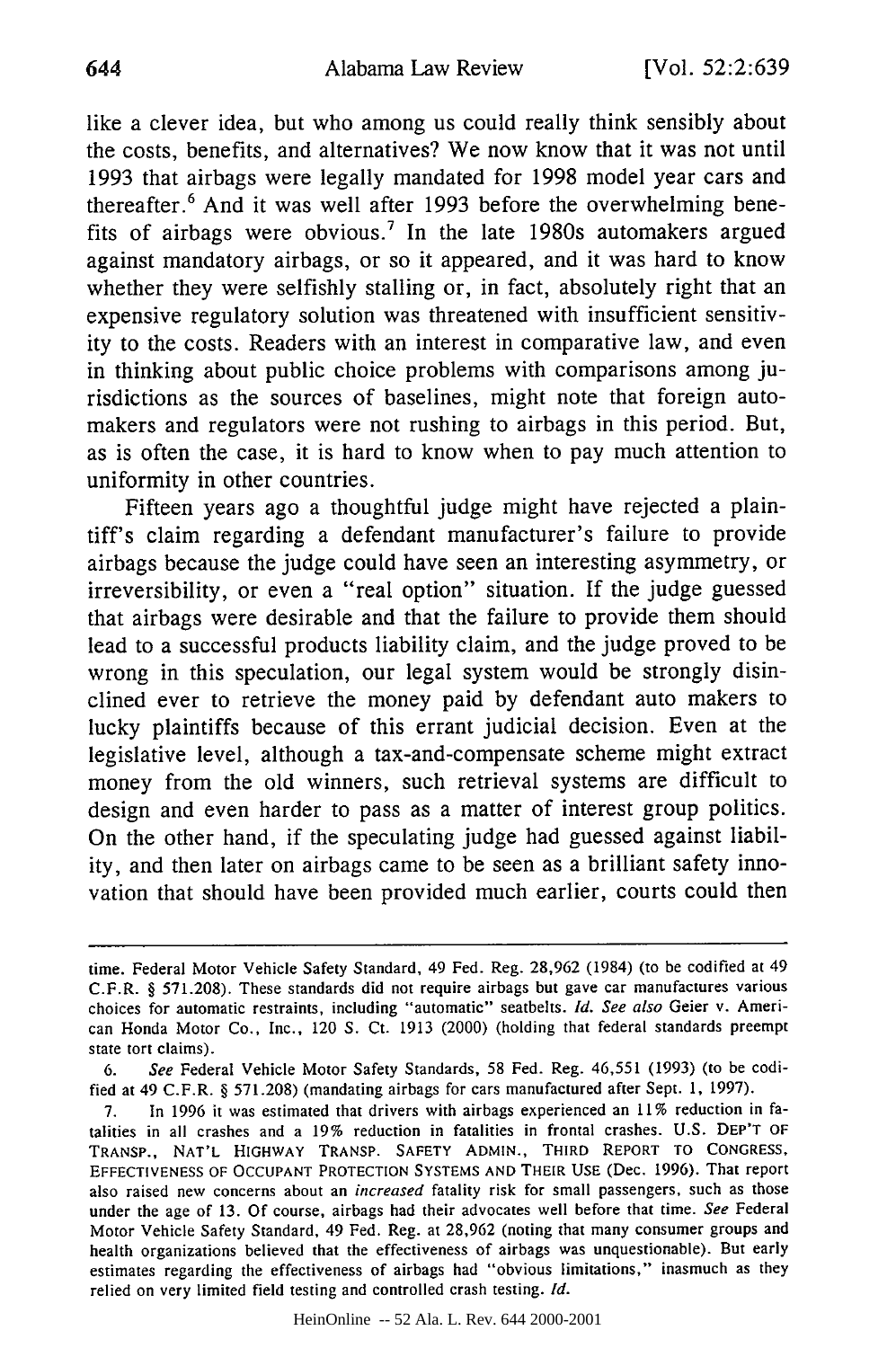impose liability with retroactive bite (or, just as effective and perhaps more acceptable, punitive damages). This asymmetry with regard to errors suggests the positive prediction—and even the normative argument—that speculating judges err on the side of no liability. Again, the normative argument requires one to believe that future liability will be retroactive or punitive in order to encourage anticipation. Further, this argument looks better the more we think that private defendants (rather than governments or plaintiffs) have better and earlier information about when to invest in these precautions.

An interesting question is whether the argument sketched thus far has equal applicability in public law, or whether there is in that arena no comparable asymmetry. I do not explore this question here, but I think the answer is that the same argument can be made in public law-but less often than in private law. The asymmetry is more likely in those situations where law or popular opinion is inclined to force our government to pay for its errors. For now, I limit the argument about the content of what I have called speculating law to "easy" cases. I might also put the argument in reverse, in which case it is that we should not be shy about retroactive liability because it allows us to defer some lawmaking until we are more likely to get it right. In return for tolerating retroactivity, we gain a valuable option.<sup>8</sup>

There is another step to take before turning to predictions. Consider a firm that sees that it is temporarily absolved of liability by the speculating judge or legislator but knows that the future might bring draconian (retroactive or punitive) liability. I have already emphasized the optimistic story that this firm will have an incentive to anticipate change (and future liability) in a socially useful way. But sometimes such a firm might over-anticipate. It might fear that if it alone anticipates change and invests in a safety precaution, it will be wiped out by less safe competitors before the future proves our firm right. Or it might worry about a competitor that had a first-mover advantage on the path our firm now sees it should take. For such reasons, firms might prefer to go to the legislature in search of mandatory safety rules. And

<sup>8.</sup> There is a general theoretical point here that the legal system can gain the value of a real option when it can find at least one party to bear the uncertainty. Thus, polluters or auto manufacturers know that if liability comes it will come with retroactivity, so they must anticipate either **by** taking precautionary actions or **by** saving in order to make these future payments. One can barely imagine examples where plaintiffs collected judgments but knew that they might have to return the money later as new evidence developed. In many public law cases, the problem with an option (deferral) approach is that "irreparable injury" will be done in the sense that no party can bear a loss now in a way that is simply offset by a retroactive victory in the future. In abortion and affirmative action disputes, for example, a loss under present law is not undone by a later, retroactive victory. In short, we might tie the discussion here to the standard for injunctive relief and to a general theory of timing in legal intervention, but that is not a subject for this Essay.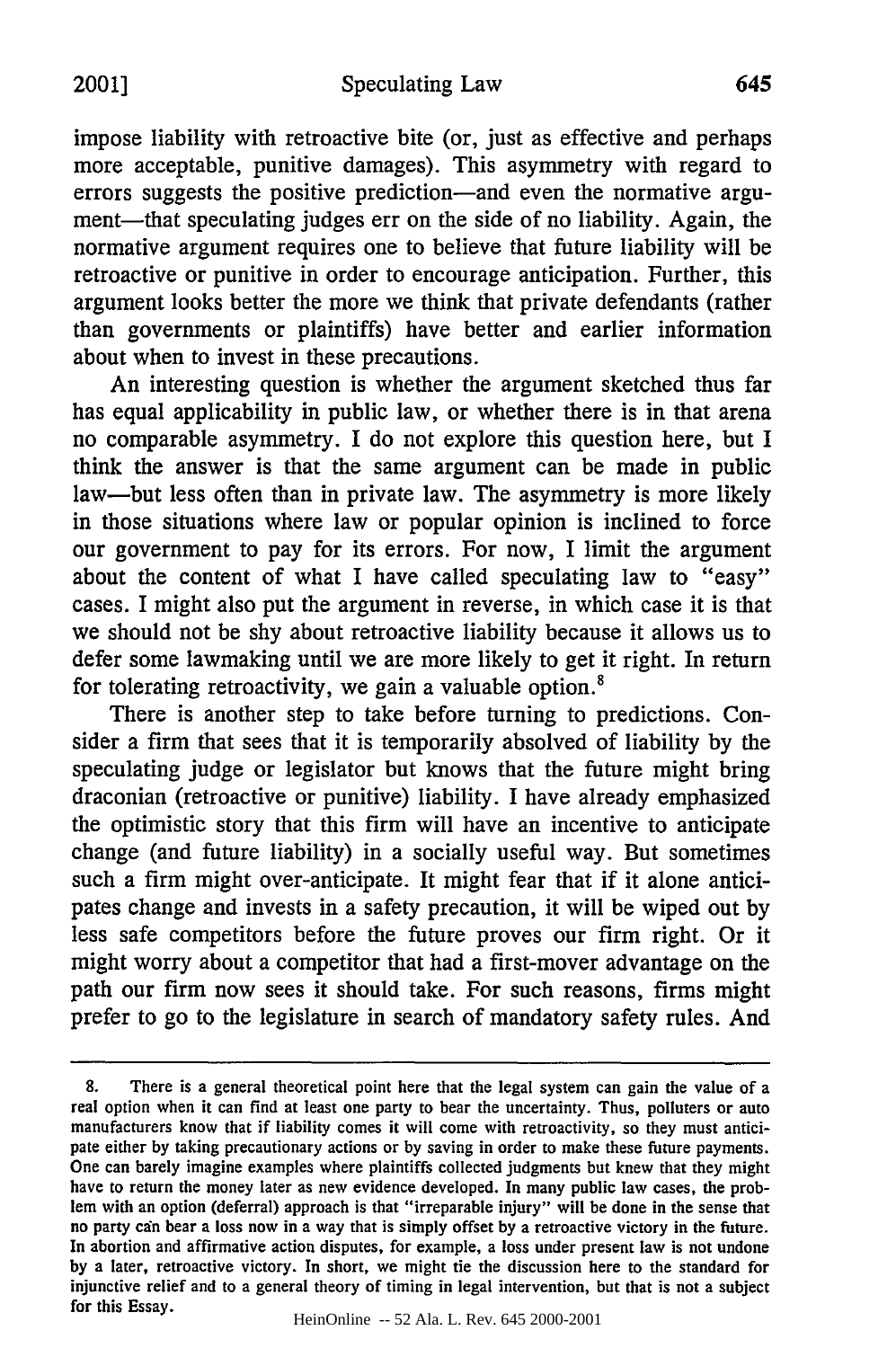while they are at it, they might be able to limit the retroactive threat. Thus, Ford Motor might have worried that if airbags were required in the 1980s, Volvo, known for its safety innovations, would have gained market share. Note that this is not a necessary reaction to speculative innovation. In the case of radial tires, for example, automakers seemed happy to offer cars with or without radials. There was no push by manufacturers or consumers for uniformity by way of legislative or administrative intervention and also no real move to competition among automakers along this dimension. Every car was compatible with radials.

But in the case of airbags we might rewrite history and allow the conjecture that American manufacturers were actually pleased to see legislation and regulation that specified a due date for this safety equipment that was five years down the road. This delay removed the urgency to invest in airbag technology. It is also possible that the legislation incorporated some strategic value by specifying characteristics that required expensive adjustments by Volvo, despite its earlier research. Finally, auto makers might have hoped that this legislation would prove to have a kind of preemptive quality, so that a requirement announced in 1993 and effective in 1998 would hinder rather than support claims brought for the failure to install airbags in the late 1980s and early 1990s.

I have described two distinct phenomena. First, there are speculating lawmakers who are, or can be seen as, purposeful dawdlers. And second, there are potential defendants who gain some legislative limitation on retroactive liability even as they bring on mandatory innovation. The relationship between these two steps is that the stalling or temporizing that characterizes the first step raises the stakes for the future and encourages organized investment by potentially liable parties. But even knowing about this secondary effect, there is reason to buy the option of more time in the first step.

My revisionist airbag story may repeat itself in the case of tobacco. It is remarkable that so few suits succeeded against auto makers for safety devices and tobacco companies for health risks. Looking at these two industries over the last forty years, one would not know that we had experienced a products liability revolution. In the tobacco case, my story must be that lawsuits and early regulatory proposals failed, in part because of the asymmetry of errors apparent to speculating lawmakers, and that companies then "agreed" to the famous surgeon general's warnings and restrictions on television advertising and sales to minors. However, there was an implied absence of retroactive liability for the failure to warn earlier in time.

The important first step of the argument is that where lawmaking is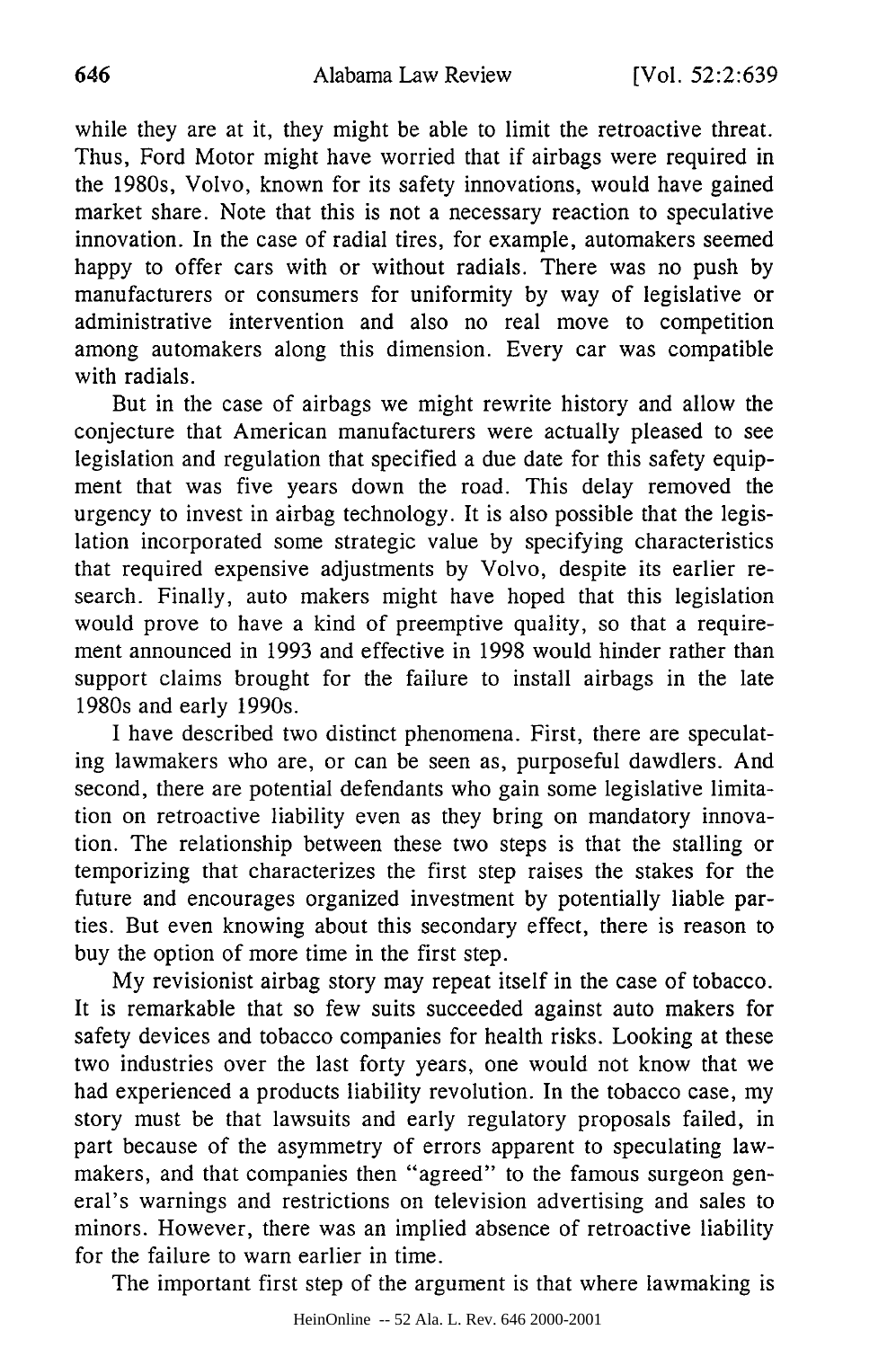speculative, there is often-and perhaps ought to be more often-a deferral of liability decisions in favor of the status quo. This requires some tolerance of retroactive liability. The second step of the argument simply says something about what is likely to occur in the space created by the first step. It takes for granted some tolerance of retroactive liability, and suggests that potential defendants will organize and obtain legislative reductions in this retroactive liability. This second part of the story is, of course, not a normative claim, for it is not as if we should welcome this interest group activity.

Students of environmental law will have an easy time recognizing these descriptions. In many environmental cases, there is uncertainty about a risk. The right result in such a case might be deferral for reasons I have now explored.<sup>9</sup> The point is simply that in some of these cases we should expect defendants or regulated parties to be sufficiently organized and have enough political clout to engineer a legislative solution that offers or implies reduced liability. In other cases we can defer in the presence of uncertainty and then legislate retroactively in order to clean up hazards and, more importantly, encourage other parties to anticipate in the future.

The title of this Essay promised a connection to recent payments by Swiss banks to funds organized, in part, on behalf of Holocaust survivors. I see this piece of recent history as a kind of cautionary tale about legislative solutions that seem stable. Nothing is really settled until all the players have passed from the scene. There was a negotiated treaty after World War II covering assets that moved from Germany to Switzerland during the war.<sup>10</sup> The Swiss government and its banks might reasonably have believed that their potential liability for deposits received during the war was thereby settled. As it turns out, all matters can be reopened with enough political pressure, and a consortium of Swiss banks and their government agreed to make a sizable payment. Not that there is any deterrence effect or encouragement to anticipate future law, for these banks have done no more (and in most cases much less) than disgorge their unjust gains. But the case is a reminder that everything, including apparently stable legislative or political solutions, can be overturned. This is one connection between Swiss banks and the recent tobacco settlement. In both cases, there was every reason for judges, legislators, and interest groups to believe that a mat-

<sup>9.</sup> In *Reserve Mining,* which involved large scale asbestos dumping in Lake Superior, the city of Duluth worried about drinking water contamination. Reserve Mining Co. v. Environmental Protection Agency, 514 F.2d 492 (8th Cir. 1975). We are unsure, however, whether asbestos presents a drinking risk along with the better understood breathing risk.

<sup>10.</sup> *See generally* Detlev F. Vagts, *Restitution for Historic Wrongs, the American Courts and International Law,* 92 AM. J. INT'L L. 232 (1998).